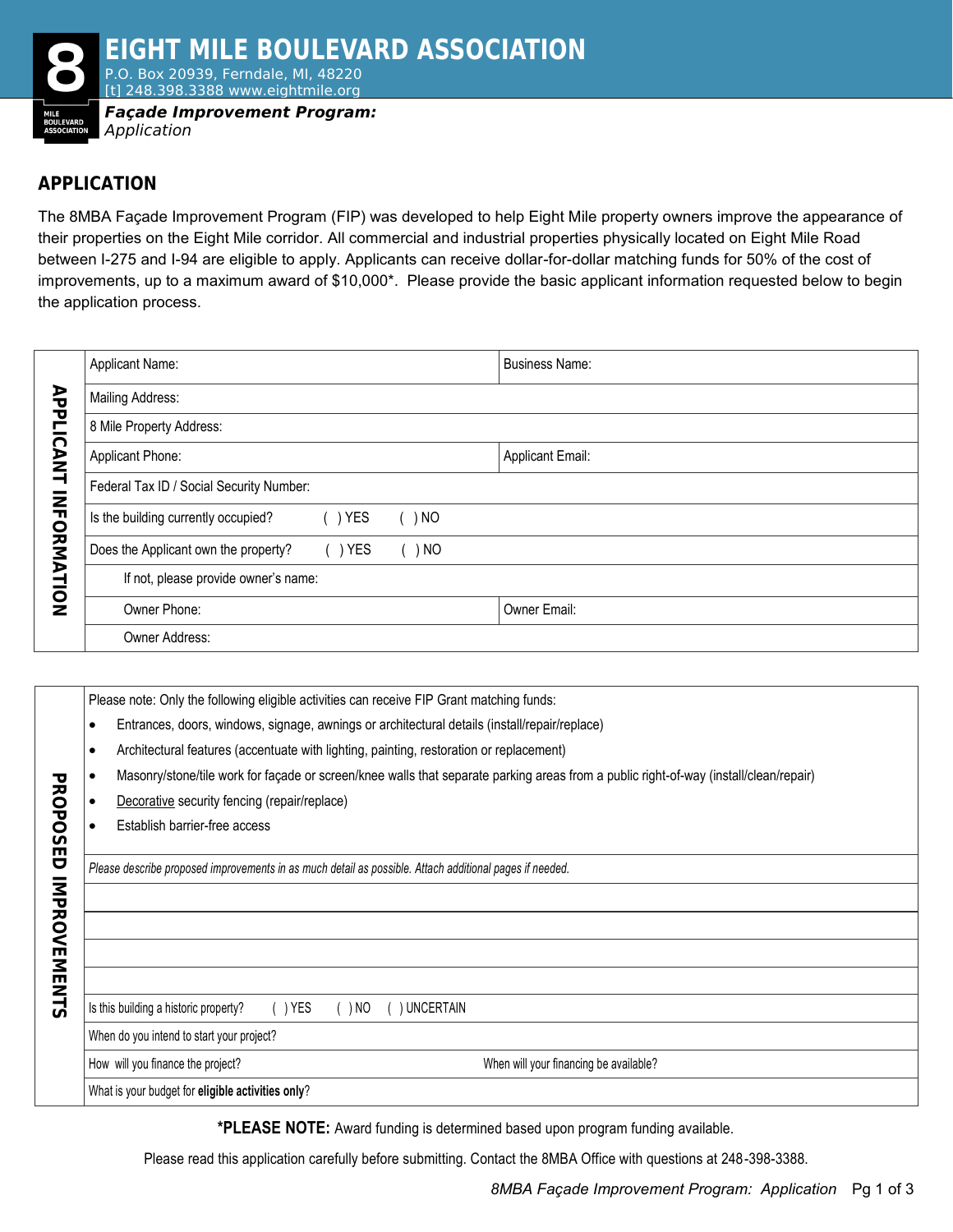## **CERTIFICATION STATEMENT**

By signing below, the applicant/property owner acknowledges and agrees to the following conditions:

- I/We understand that submission of an application does not guarantee funding under the 8MBA Façade Improvement Program.
- I/We certify that all of the information provided is true and accurate to the best of my/our knowledge, and if approved, work, as agreed upon, will be completed by May 30th of the year in which this application is submitted, unless an extension was granted by 8MBA.
- I/We have received, and will comply with, the guidelines provided in the *8MBA Eight Mile Boulevard Design Guidelines*.
- I/We understand that the 8MBA Façade Improvement Program funding will be used for façade improvements at: **(Property Address)**
- I/We understand that the reimbursement grant will be provided at the completion of project construction after paid invoices have been submitted to 8MBA.

**\_\_\_\_\_\_\_\_\_\_\_\_\_\_\_\_\_\_\_\_\_\_\_\_\_\_\_\_\_\_\_\_\_\_\_\_\_\_\_\_\_\_\_\_\_\_\_\_\_\_\_\_\_\_\_\_\_\_\_\_\_\_\_\_\_\_\_\_\_\_\_\_\_\_\_\_\_\_\_\_\_\_\_\_\_\_\_\_\_\_\_\_\_\_\_\_\_\_\_\_\_\_\_\_\_\_\_\_\_\_\_\_\_\_\_**

- I/We, the building owner(s) am/are not delinquent in any taxes owed to the city or county in which the property is located.
- I/We understand that any photographs, renderings, drawings and/or construction documents submitted or produced under the 8MBA Façade Improvement Program become the property of the Eight Mile Boulevard Association (8MBA). Additionally, I/We understand these images and/or documents may be used in any printed and/or electronic materials as authorized by 8MBA.
- I/We understand that 8MBA reserves the right to modify the Façade Improvement Program as warranted, and that the most up-to-date program information is available at **www.eightmile.org/facade**
- I/We understand that 8MBA reserves the right to request reimbursement for expenses related to architectural/design services rendered by the 8MBA-retained architect for this project if the agreed-upon scope of work is not satisfactorily completed.

| <b>Applicant Signature</b> | Date |
|----------------------------|------|
|                            |      |
|                            |      |
| Applicant Name (Printed)   |      |
|                            |      |

If different than the applicant, the property owner must complete the following and include a notarized letter of approval:

- I/we certify that I/We own the property at **(Property Address)**\_\_\_\_\_\_\_\_\_\_\_\_\_\_\_\_\_\_\_\_\_\_\_\_\_\_\_\_\_\_\_\_\_\_\_\_\_\_\_\_\_\_\_\_\_\_\_\_\_\_\_\_\_\_\_\_\_\_\_\_\_\_, and
- I/We give the applicant authorization to participate in the 8MBA Façade Improvement Program.

*Applicant Signature Date*

*Applicant Name (Printed)*